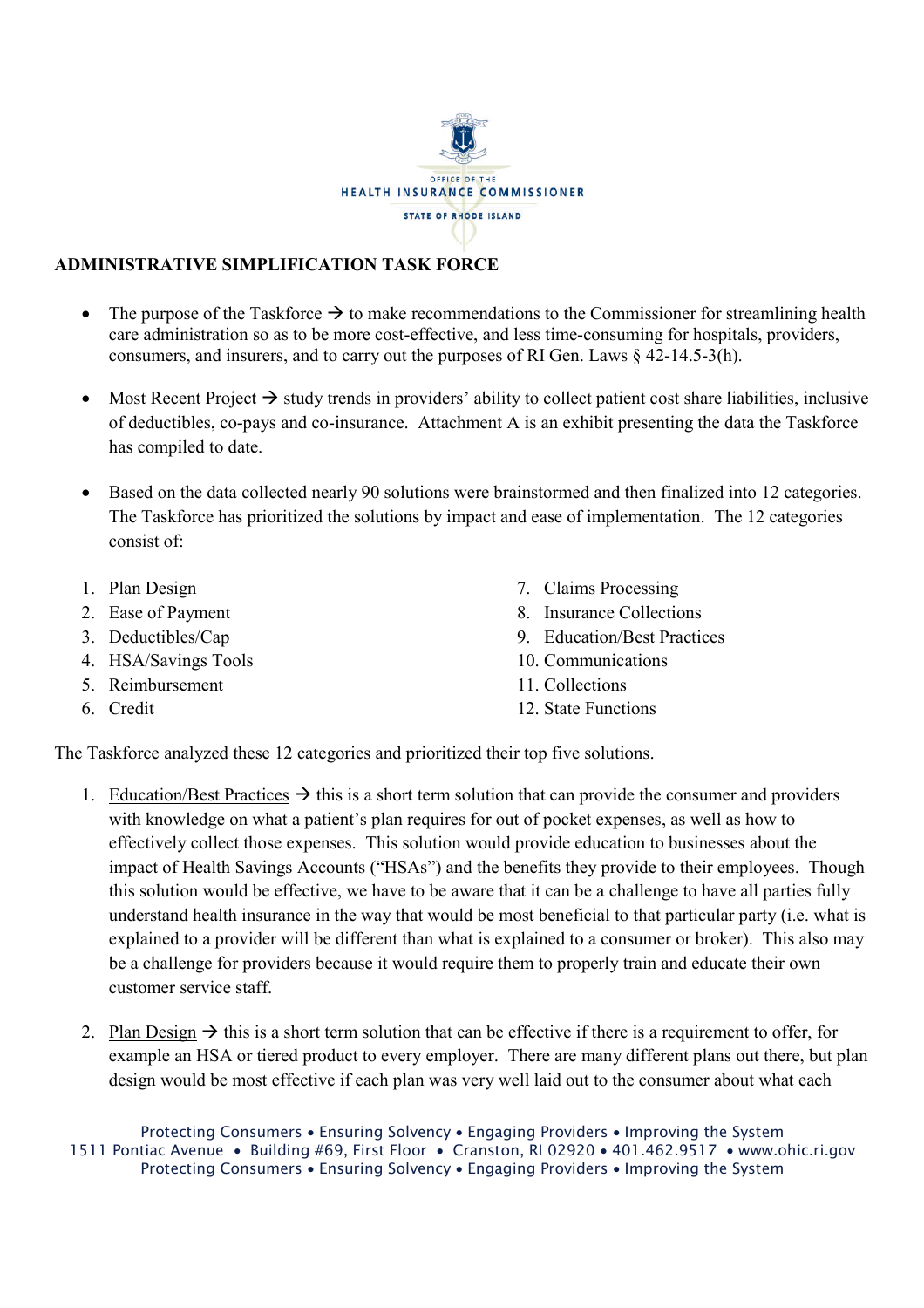service would costs and what would be required of them under the plan they chose. Plan design may encompass a "tool kit" that would differentiate among providers, consumers, brokers, customer service, etc. These tool kits would provide very detailed information about plans, how to collect cost shares, how to inform consumers of what is required of them, what would be beneficial for an employer to inform their employees about in regards to plan options, etc. This solution can be effective but may have the potential to increase premiums. In addition, there are certain limitations on what can be done with plan design based on the Affordable Care Act ("ACA"). Some members of the Taskforce felt as though this concept may be too broad, but the Taskforce would like the opportunity to have further time to work towards this solution category.

- 3. Ease of Payment  $\rightarrow$  this is a short term solution that can be effective by coming up with a way to collect payments electronically. There are the capabilities for consumers to electronically pay out of an HSA or checking account. That type of online payment can be expended upon. Some capabilities exist already and insurers expect more to develop in this area. This solution could cause complications for small providers who do not have online bill pay. However, this is a direction the Taskforce believes would be beneficial given how popular electronic bill paying is becoming in the retail market.
- 4. Communications  $\rightarrow$  this is a short term solution that is similar to the education solution. The Taskforce agrees that it would be beneficial to provide "real time" information about a patient's deductible status to the provider; however, what is considered "real time" is not exactly accurate due to the claims process system and health care service structure. This solution also looked at whether it would be beneficial to provide plans that are strictly co-payments and eliminate deductibles. The main focus is to properly educate providers on what information can be logistically accessed on a patient at each point of service.
- 5. HSA/Savings  $\rightarrow$  this is a short term solution that can be effective if consumers were more educated on the use of HSAs. Educating a consumer on HSAs may be easier than some of the other insurance elements that are harder to understand. Also, if we can develop a way for a consumer to put a specific dollar amount in savings for services that may occur, this would ease the burden of unexpected bills. This solution can be very beneficial, but there are rules and limitations around what health care expenses are HSA qualified. Because of the nuances associated with HSAs, it may be challenging to educate the consumer or broker about HSA and/or a savings fund.